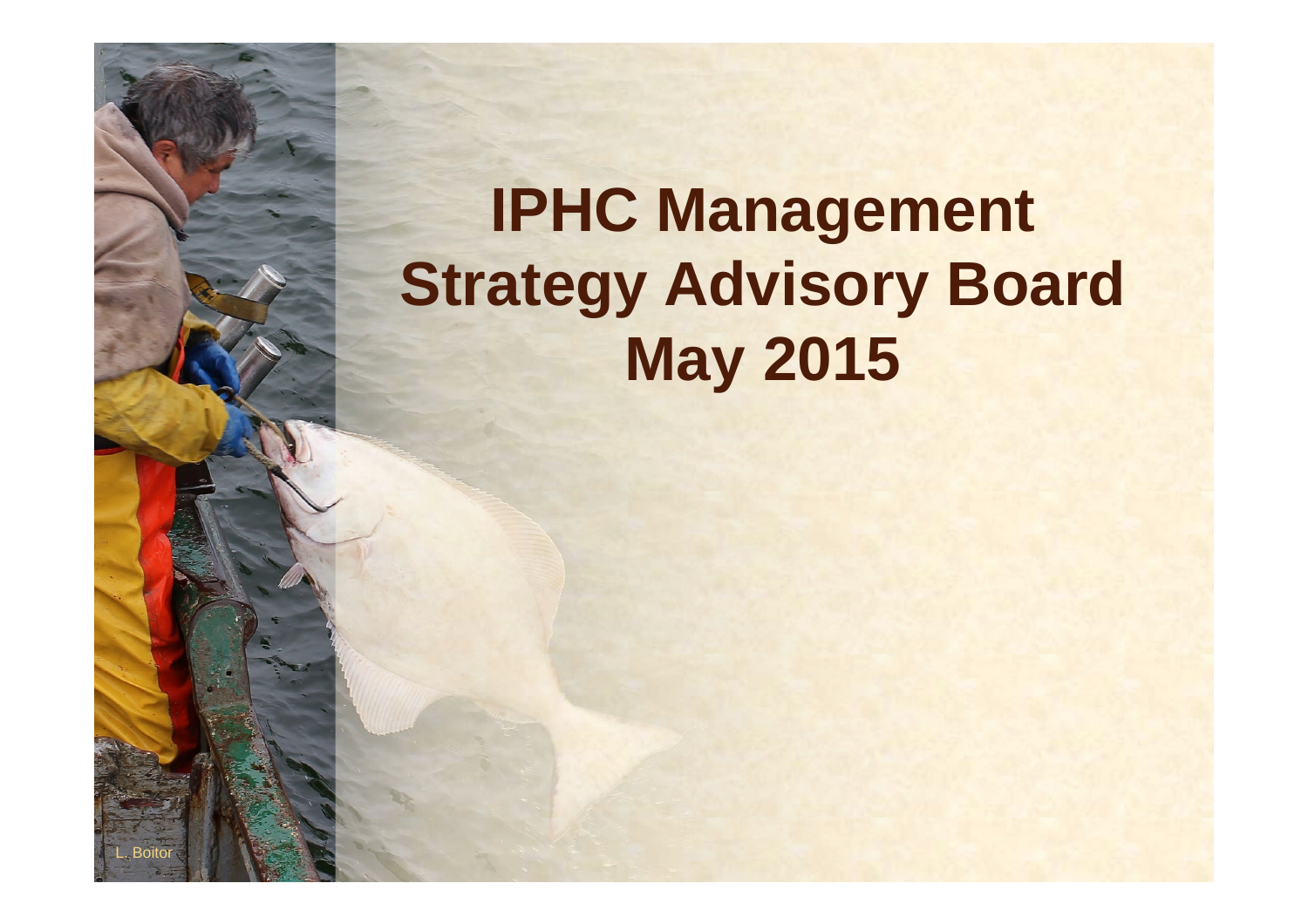# **Overview of May 2015 Meeting**

- Key elements
	- Affirm and further develop the stakeholder-driven MSE process
	- Agree on governance procedures and facilitation
	- Review progress on coastwide operating model
	- Identify which procedures/scenarios can be investigated with coastwide model and which must await development of spatial model
	- Review research priorities in relation to harvest policy and available staff resources
	- Using MSE web-based interface to explore alternatives and disseminate results to stakeholders

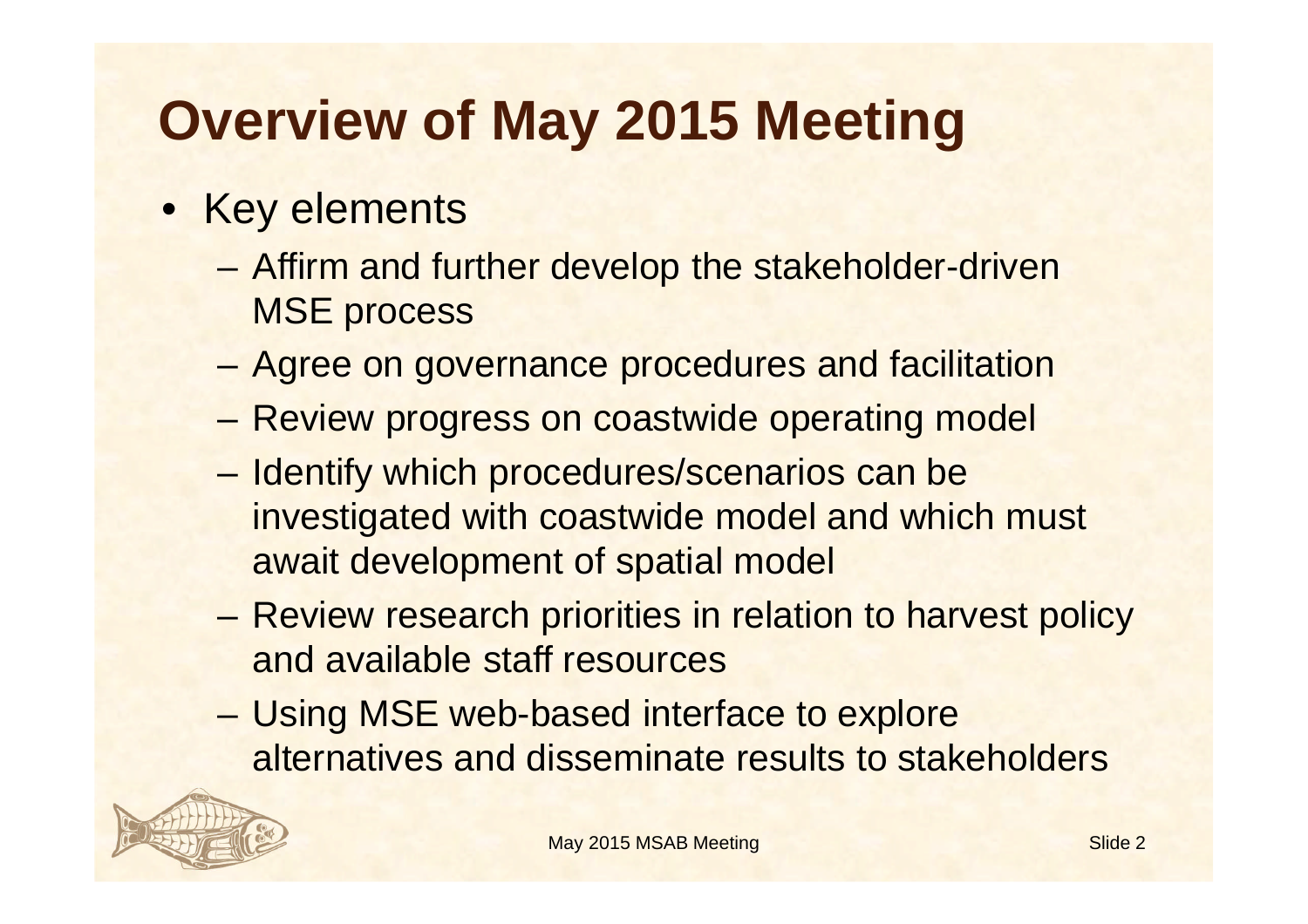#### **MSAB Meeting #5 Agenda** IPHC Offices, Seattle WA. May 27-28, 2015

### **Meeting Objectives**

The objectives for the May 2015 MSAB Meeting are:

Review MSAB governance, deliverables, meeting logistics, and facilitation Affirm fishery goals and draft objectives Review and evaluate alternative management procedures Introduction to spatial equilibrium models

### Wednesday May 27, 2015

12:30 PM: Welcome, introductions, meeting objectives and questions.

Summary review from MSAB Meeting 4 (October 20-21, 2014).

1:00 PM: MSAB governance Briefly recap MSAB interests and purpose, discuss MSAB governance – Chairs, deliverables, deadlines, meeting format

### 2:00 PM: BREAK

- 2:15 PM: Fishery goals and objectives Affirm goals and draft, ranked fishery objectives
- 3:15 PM: Operating model updates Coastwide operating model updates. Tractable questions for coast wide model vs. spatial operating model
- 4:15 PM: Management procedures Review management procedure from meeting 4, discuss alternatives Develop a scorecard for comparing and tuning management procedures Review research priorities and relationship to policy variables

5:00 PM: ADJOURN

May 2015 MSAB Meeting Slide 3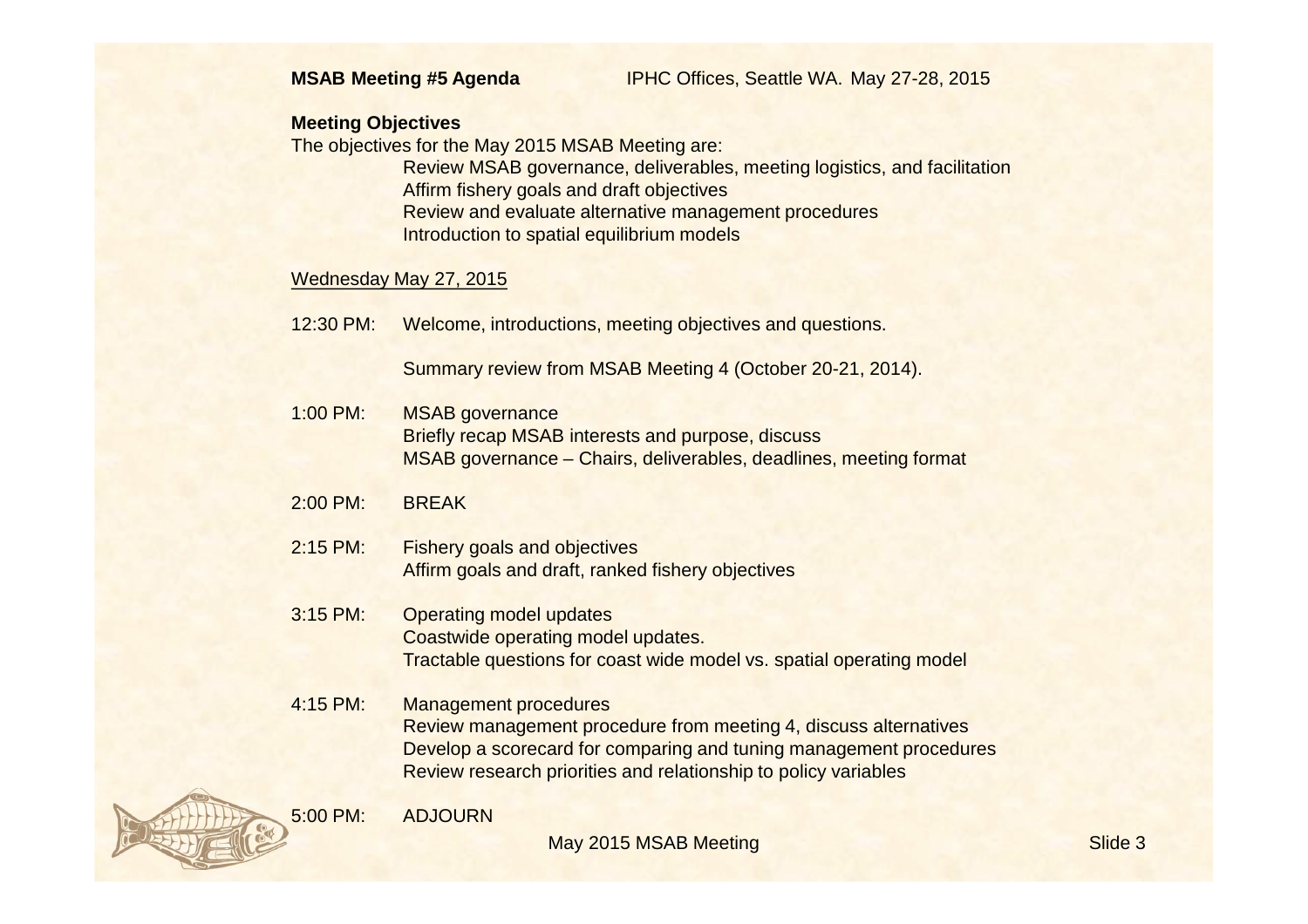Thursday May 28, 2015

### 8:00 AM: COFFEE & PASTRIES

8:30 AM: Recap from previous day, questions & discussion.

9:00 AM: Management procedures

Preliminary evaluation of management procedures Evaluating current harvest policy (Clarke and Hare, 2006) Exploration of discard mortality rates Using the MSE web-based interface to explore alternative procedures

- 10:00 AM: BREAK
- 10:15 AM: Management procedures (con't)
- 12:00 PM: LUNCH
- 1:00 PM: Operating model scenarios Review proposed scenarios – natural mortality, stock-recruitment, growth, average recruitment, etc.
- 2:00 PM: MSAB outreach Suggestions for sharing results, engaging with constituents, forums for providing feedback





May 2015 MSAB Meeting Slide 4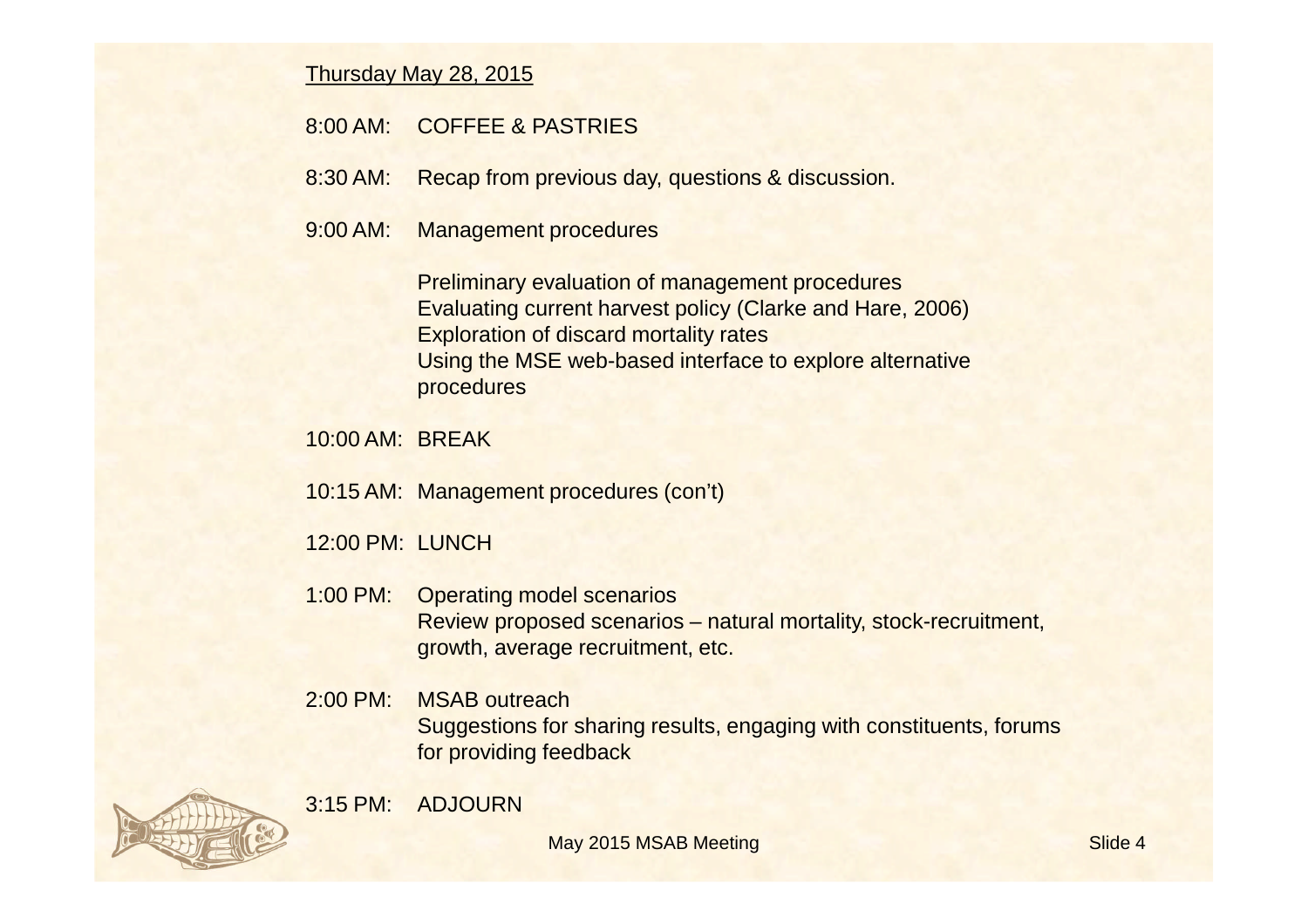## **Review of Objectives (October 2014)**

## **Five Overarching Objectives**

- Biological sustainability identify stock conservation objectives
- Fishery (all directed fisheries) sustainability and stability identify harvest minimum and acceptable variability
- Assurance of access minimize probability of fishery closures
- Minimize bycatch mortality
- Serve consumer needs

## **Five Management Procedures**

- Total mortality: Direct accounting by area for all sources of mortality in that area, including sublegals.
- Size limits: No size limit, current minimum size limit, 26 inches instead of 32, slot limits.
- Harvest strategies: 30:20 control rule, reference removal rate 21.5%/16.125%, coastwide and by area.
- National shares: catch limits by areas would be allocated rather than based on apportionment.
- Bycatch mitigation: Compensation among areas for bycatch in a particular area.

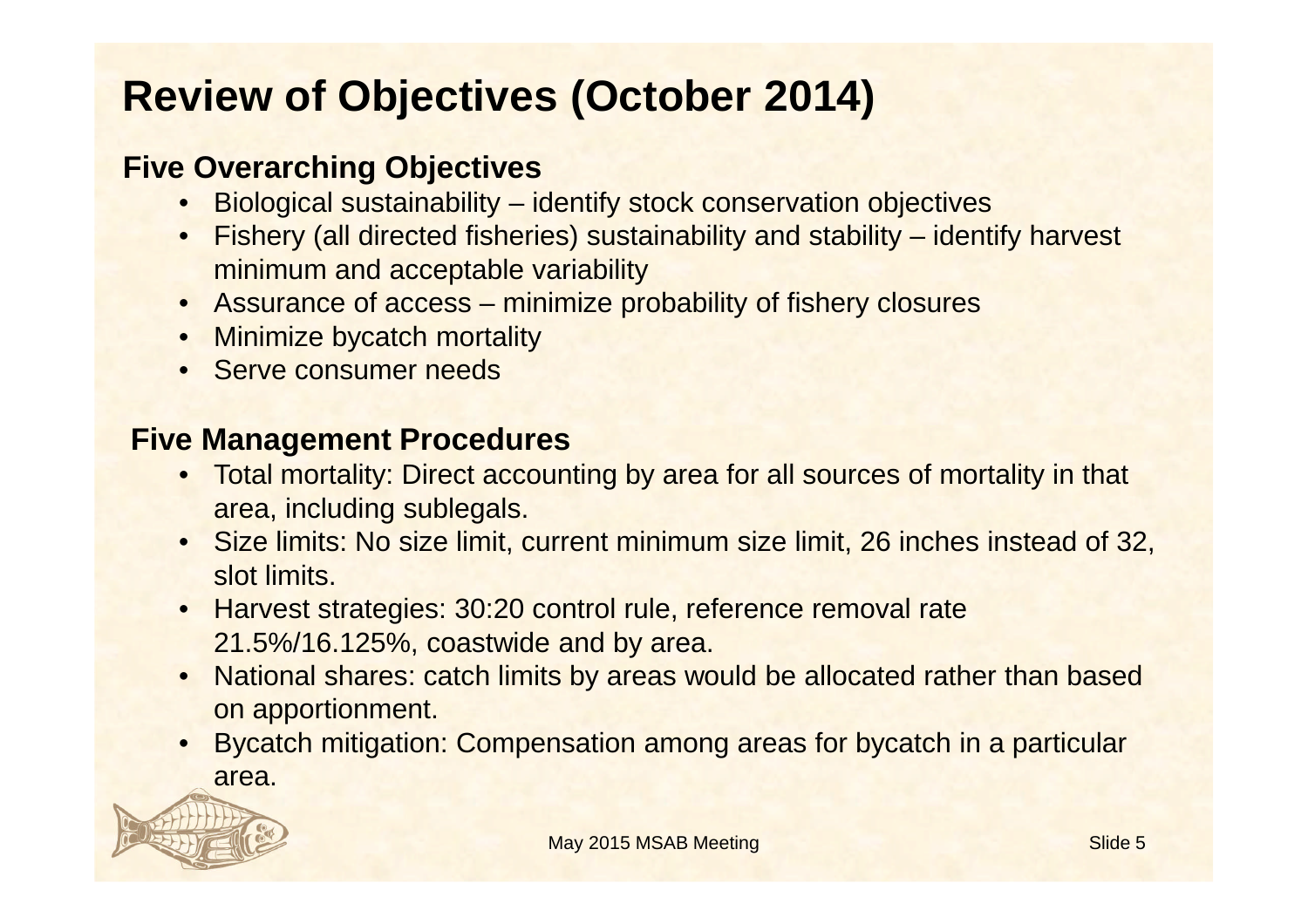# **Scenarios (October 2014)**

## **Biological**

- Stock-recruitment
- Natural and discard mortality
- Environmental effects
- Growth
- Migration

## **Management**

- Data and assessment
- Harvest policy
- Allocation
- Control rules
- Implementation error

## **Fishing effort dynamics**

- Directed, bycatch, other
- Selectivity changes
- Survey

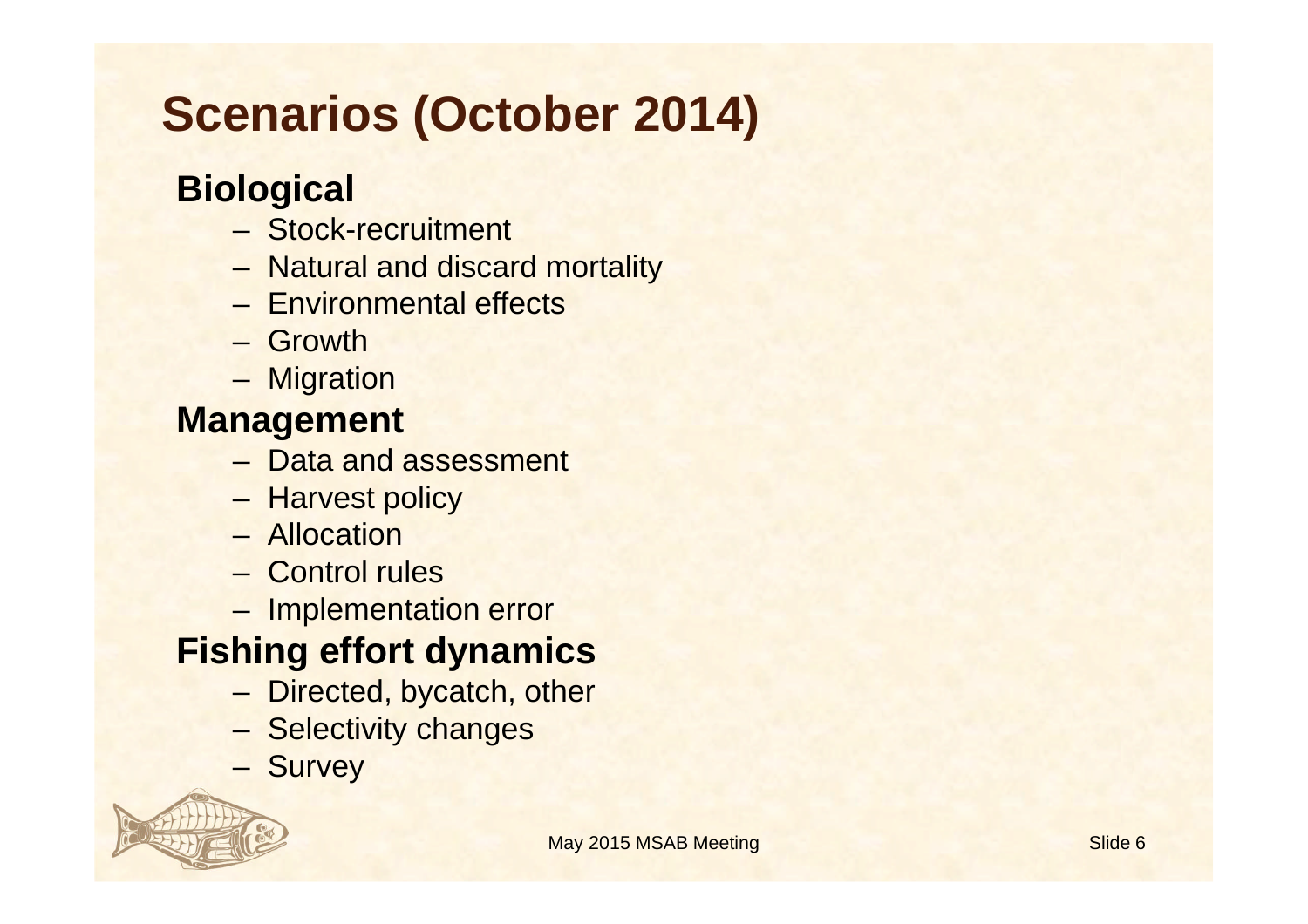# **Harvest variables implemented in coastwide model (October 2014)**

- Fisheries selectivity,
- **Minimum and maximum size limits,**
- Discard mortality rate (DMR) for the directed fishery,
- Average selectivity in bycatch fisheries,
- Bycatch mortality from all other fleets, and
- Price per pound for four different size grades.

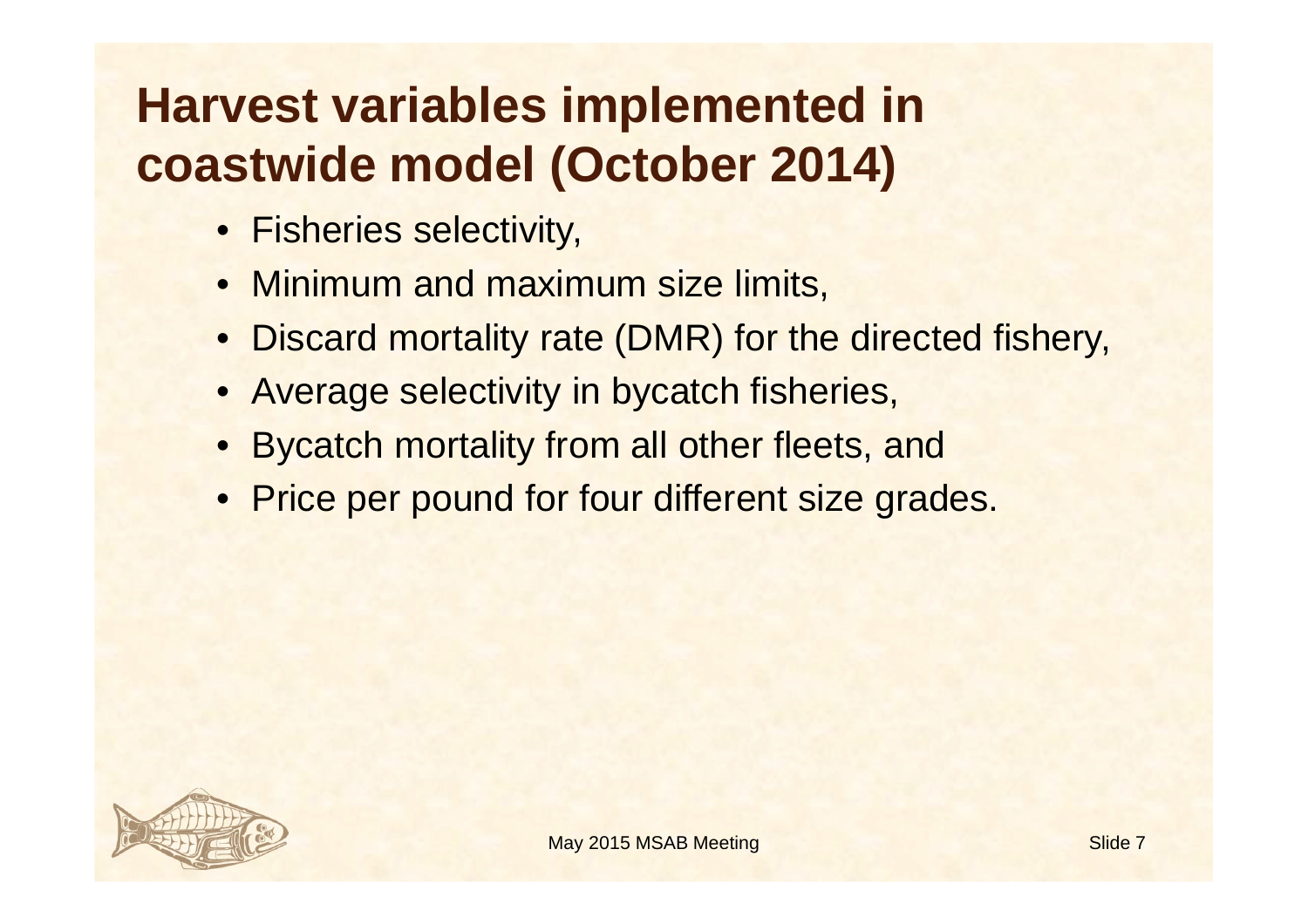### **Table 1. Candidate goals and objectives for MSE process – May 2014**

| Goal                                                                                                       | <b>Objective</b>                                                                                                                                                                               | <b>Performance</b><br><b>Metric</b>                                                                    | <b>Probability</b> | <b>Time frame</b> | <b>IPHC Staff Comments</b>                                                                                                                                                                                                                                                                     |
|------------------------------------------------------------------------------------------------------------|------------------------------------------------------------------------------------------------------------------------------------------------------------------------------------------------|--------------------------------------------------------------------------------------------------------|--------------------|-------------------|------------------------------------------------------------------------------------------------------------------------------------------------------------------------------------------------------------------------------------------------------------------------------------------------|
| <b>Biological</b><br>sustainability                                                                        | Limit<br>- the level of<br>biomass below<br>which no fishing<br>can occur                                                                                                                      | 1) Maintain a<br>minimum of<br>number of mature<br>female halibut<br>coast-wide (e.g.,<br>one million) | 0.99               | Each year         | Number of females and<br>spawning biomass can be<br>equivalent, however this<br>objective could also be<br>evaluated with respect to<br>average female size                                                                                                                                    |
|                                                                                                            |                                                                                                                                                                                                | 2) Maintain a<br>minimum spawning<br>stock biomass of<br>20% of the unfished<br>biomass                | 0.95               | Each year         | Part of current harvest<br>policy. The probability should<br>be evaluated relative to<br>recruitment variability and<br>yield                                                                                                                                                                  |
| <b>Biological</b><br>sustainability                                                                        | <b>Threshold</b><br>- the level of<br>biomass below<br>which the harvest<br>rate should decline                                                                                                | 3) Maintain a<br>minimum spawning<br>stock biomass of<br>30% of the unfished<br>biomass                | 0.75               | Each year         | See above.                                                                                                                                                                                                                                                                                     |
| <b>Fishery</b><br>sustainability and<br>stability<br><b>Assurance of access</b><br>Serve consumer<br>needs | <b>Target Harvest Rate</b><br>- harvest rate<br>applied when<br>biomass is above<br>threshold level<br>- Maintain median<br>catch within ±10%<br>of 1993-2012<br>average<br>- Maintain average | 4) Maintain<br>directed fishing<br>opportunity                                                         | 0.95               | Each year         | Evaluate probability relative<br>to recruitment variability and<br>minimum annual variation in<br>catch desired by industry.<br>This needs a quantifiable<br>unit in order to calculate a<br>probability, e.g., maintain<br>directed fishing opportunity<br>of xx million pounds each<br>year. |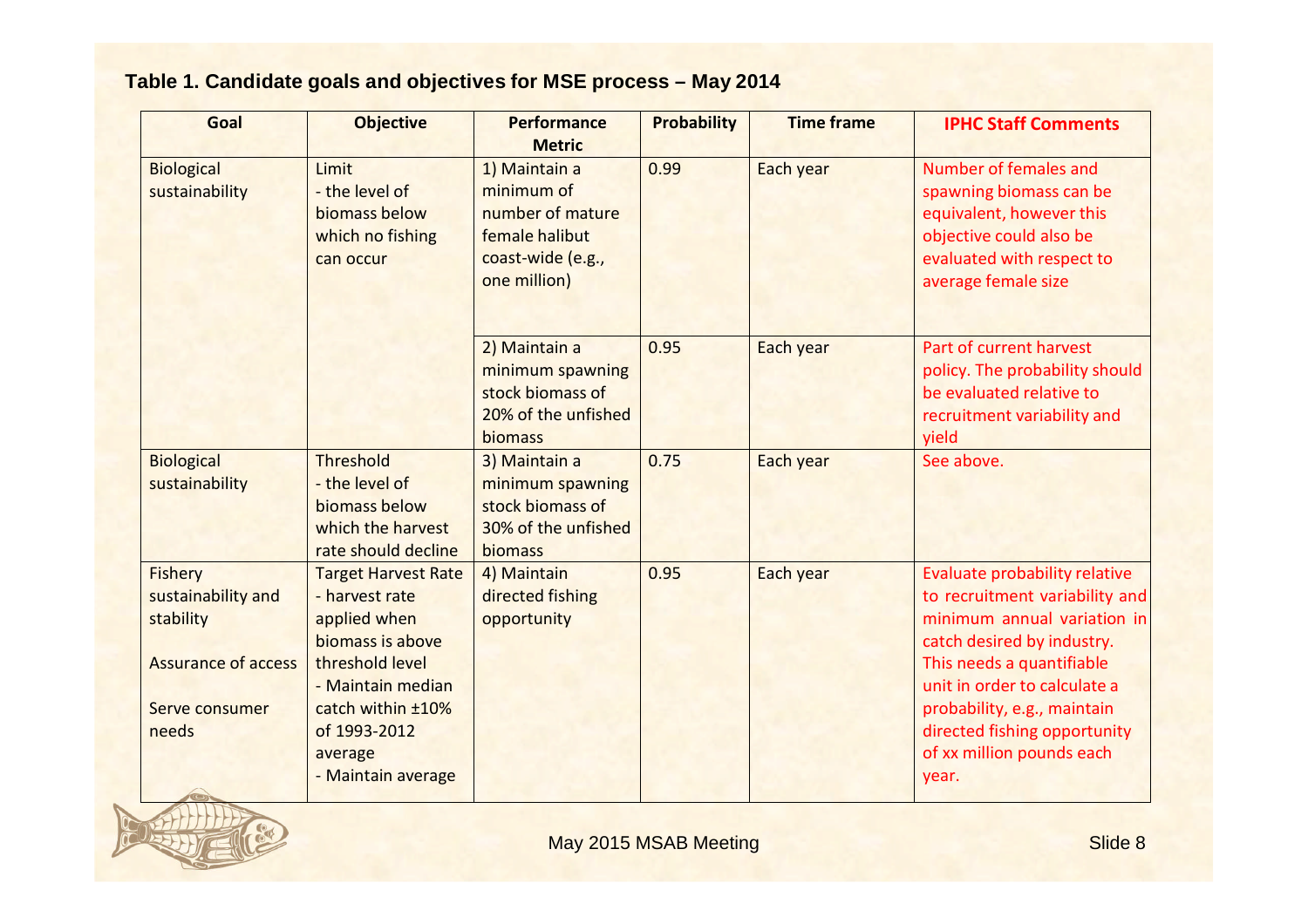| Goal                                              | <b>Objective</b>                                     | <b>Performance</b><br><b>Metric</b>                                 | <b>Probability</b> | <b>Time frame</b>                   | <b>IPHC Staff Comments</b>                                                                                                                                                                                                                                                                                |
|---------------------------------------------------|------------------------------------------------------|---------------------------------------------------------------------|--------------------|-------------------------------------|-----------------------------------------------------------------------------------------------------------------------------------------------------------------------------------------------------------------------------------------------------------------------------------------------------------|
|                                                   | catch at >70% of<br>historical 1993-<br>2012 average | 5) Maximize yield in<br>each regulatory<br>area                     | 0.5                | Each year                           | * See above. This<br>performance metric is<br>actually an objective and<br>requires a specific value for                                                                                                                                                                                                  |
|                                                   |                                                      |                                                                     | ?                  | Within 5 years of<br>implementation | calculating a probability.<br>* See above.                                                                                                                                                                                                                                                                |
|                                                   |                                                      |                                                                     | 0.9                | Each year                           | * The absolute quantities for<br>catch will be difficult to<br>achieve. For example you<br>may never be able to achieve<br>70% of the average catch in<br>90 out of 100 cases. In terms<br>of assurance of access in 90<br>out of 100 cases, adjusting<br>the % of the average catch<br>may be necessary. |
| <b>Fishery</b><br>sustainability and<br>stability | <b>Harvest efficiency</b>                            | Wastage in the<br>longline fishery<br><10% of annual<br>catch limit | 0.75               | Over a 5 year<br>period             | * The performance metric<br>might be best expressed as<br>the ratio of discards to<br>retained, or sublegal: legal.<br>Wastage is difficult to<br>quantify due to assumptions<br>about discard mortality rate<br>and biases in the observer<br>programs with partial<br>coverage.                         |